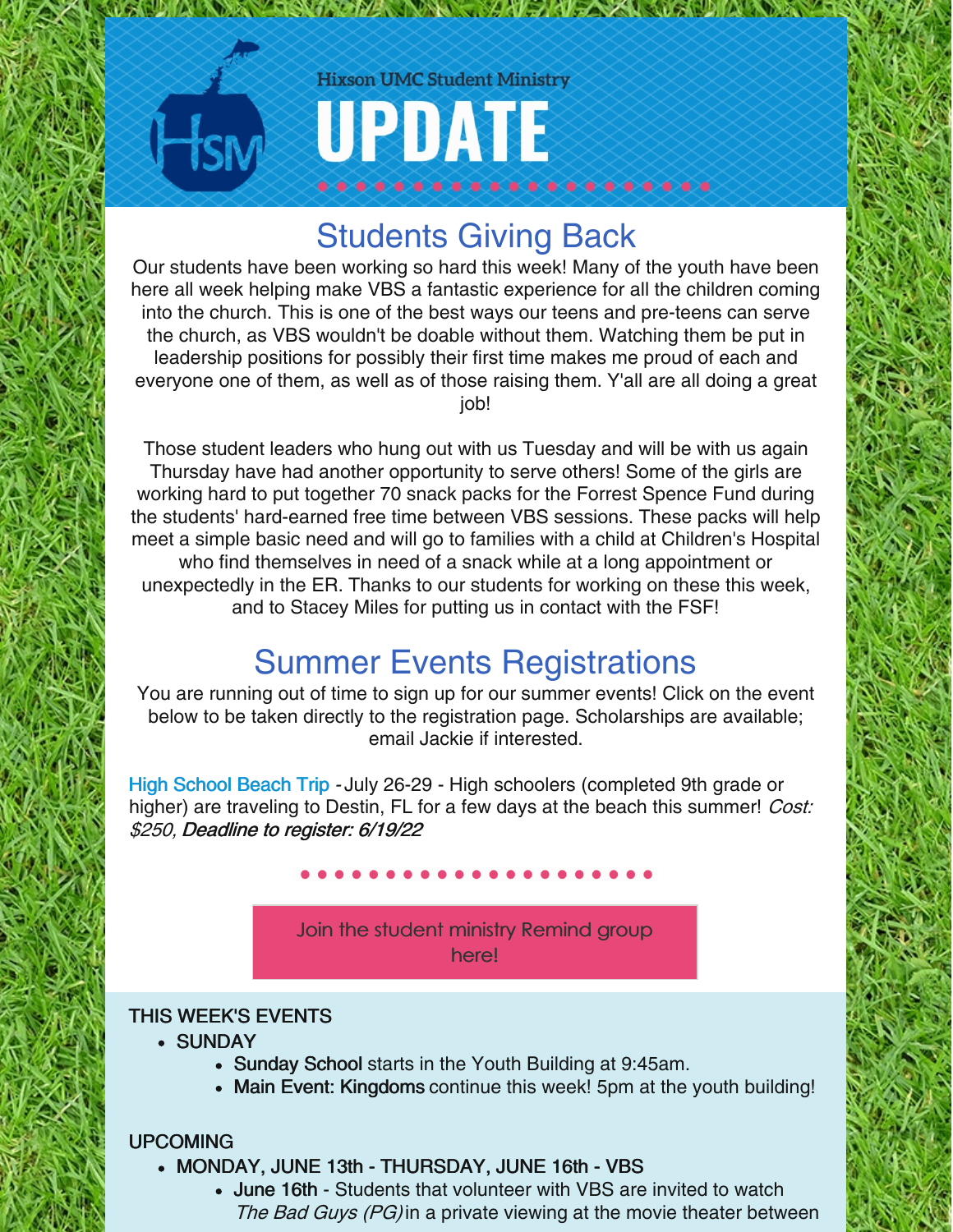- morning and evening VBS sessions (3pm 5pm). Tickets are paid for, but if students want snacks, they should bring spending money.
- WEDNESDAY, JUNE 22nd Worship Wednesday
	- Join us for a night of worship! We will be meeting in the church chapel, 7pm-8pm, to worship through music. A treat to follow!
- MONDAY, JUNE 27th FRIDAY, JULY 1st Holston Conference Assembly
	- All students having graduated 6th-12th grades are invited to join us at Assembly! Registration (link above) is individual, but let Jackie know if you sign up so we can plan for transportation.

# Ways Adults Can Serve

If you are looking for a way to use your gifts to support Hixson Student Ministry, below are some ways you can get involved! Contact Jackie if you have questions.

- Middle School Sunday School Leaders
	- We are looking for a pair of co-leaders to teach our Middle School Sunday School Class beginning on June 1st. This is a high-energy group that regularly has 10+ students, and will have more once Confirmands join in a few weeks. If you are interested, or know someone who would be a good fit, or have any questions, please contact Jackie.
- Sunday Night Main Event Leaders
	- We are looking to add a couple leaders to our Main Event program. If you are looking for a weekly commitment, this is a great option!
- Quarterly Study Leaders
	- Each school quarter, we are offering bible study groups, so if you have a desire to have discussions with teenagers, and enjoy a small group setting, this is an awesome choice. It's about an 8-week commitment, and would align with the school quarter.
- Snack Supper Providers
	- Please be considering providing a meal for our Main Event program when we come back in the fall.
- Be in prayer for our students



A GREAT first job for teenagers! Contact Jim Lewis in the church office for more details and to apply.

Hixson UMC Student Ministry 423.877.1246 [jackieflores@hixsonumc.org](mailto:jackieflores@hixsonumc.org)

View this email as a [webpage](https://campaignlp.constantcontact.com/em/1103923422860/ddb09e46-bfd7-4817-a717-243b2b4042ee)